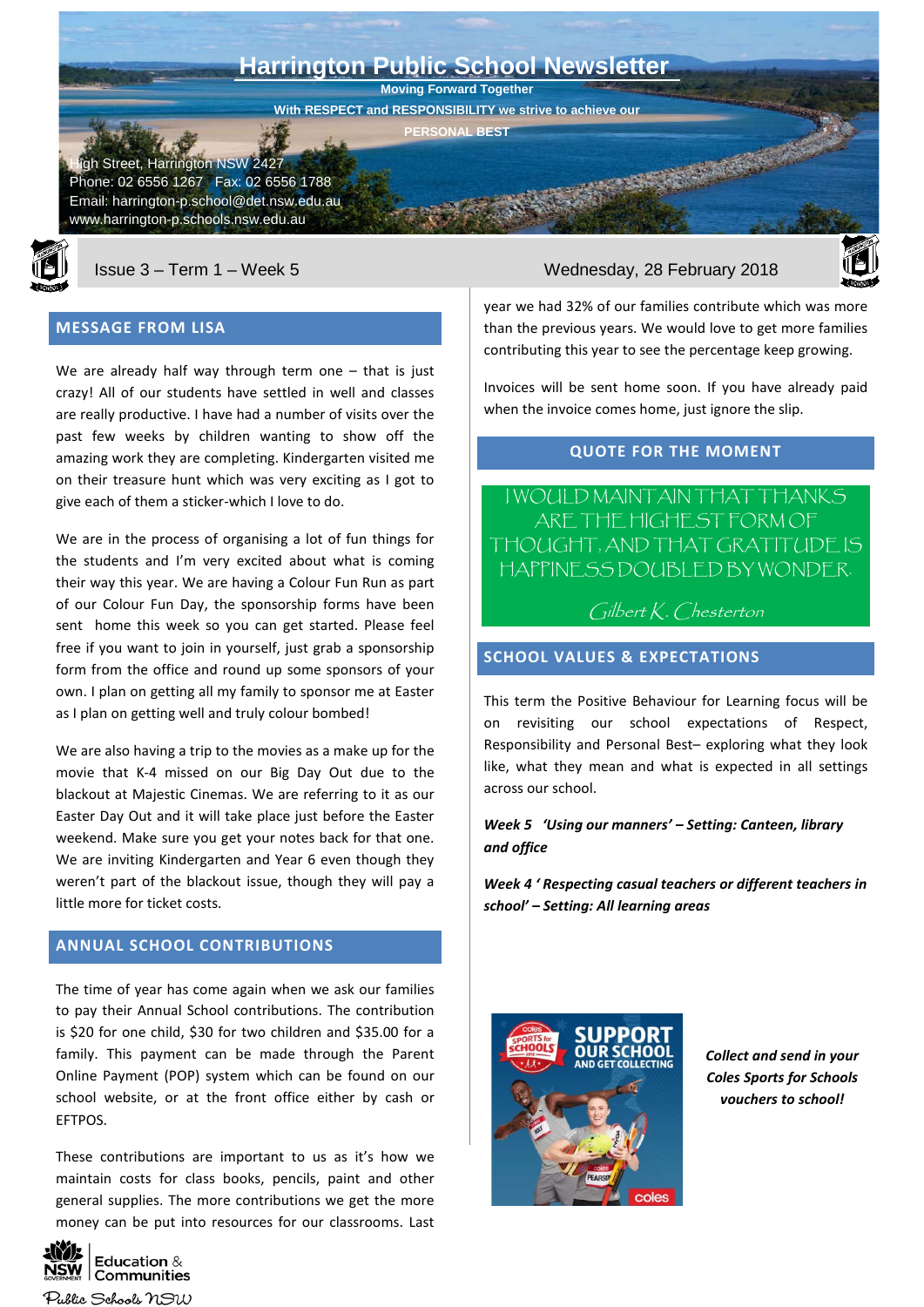| <b>TERM 1 CALENDAR</b> |                                                                                                         |  |  |
|------------------------|---------------------------------------------------------------------------------------------------------|--|--|
| Week 6                 |                                                                                                         |  |  |
| Monday, March 5        | Years 4-6 Parent<br>Teacher Table Talks<br>5.30pm in the Library<br>(rescheduled from<br>previous week) |  |  |
| Friday, March 9        | <b>School Cross Country</b><br>$9.15$ am - 11.15am<br>(see below for details)                           |  |  |
|                        | Assembly 2-3pm                                                                                          |  |  |
| Week 7                 |                                                                                                         |  |  |
| Monday, March 12       | Halogen Leaders Conf<br>(School leaders only)                                                           |  |  |
| Thursday, March 15     | <b>Bullying No Way! Day</b>                                                                             |  |  |

## **TERM 1 EVENTS & NOTICES**

## SCHOOL CROSS COUNTRY

We have a course around the school that is 1 kilometre around, so students 8, 9 and 10 years will do two laps and 11, 12 and 13 years will do three laps. Infants (5, 6, 7's) will have a short course on the school playground. All students will walk the track according to WHS regulations.

If we have rain beforehand, there may be some muddy sections, so please advise students to bring a change of shoes and clothes.



There are plenty of opportunities for parents to observe the race so it is advisable to bring a chair or blanket to sit on. Families are more than welcome to come and cheer!

## **INFANTS PROGRAM** *(5 to 7 years old)*

9.15am Walk the course

- 9.30am Running of the
	- 1. 5years girls
	- 2. 5 years boys
	- 3. 6 years girls
	- 4. 6 years boys
	- 5. 7 years girls
	- 6. 7 years boys



- 9.15am Walk the course
- 9.30am Running of the first event
	- **3km** 1. 12/13 years girls
		- 2. 12/13 years boys
		- 3. 11 years girls
		- 4. 11 years boys
	- **2km** 5. 8/9 years girls
		- 6. 8/9 years boys
		- 7. 10 years girls
		- 8. 10 years boys

Students are welcome to come to school in their house colour: Pelicans – green, Seagulls – yellow. Kindergarten students will be informed of their house colour this week. The morning should conclude around 11:15am. Looking forward to seeing you there!

## **Mrs Woodward**

# **PICK UP AND DROP OFF IMPORTANT INFORMATION**



As it is the beginning of the year we would like to put a timely reminder into the newsletter about appropriate pick up and drop of processes.

## *Pick up from the gate area*

We ask all families to pick up from the front gate on High Street each afternoon and not from under the COLA. It can get quite chaotic at the end of the day and teachers (particularly K-2) need to keep an eye on all children until they are in either bus lines or at the front gate. Picking them up in other places means we have a lot of kids running out of lines etc. which can make it difficult to keep an eye on them. Thanks for your understanding in this matter.

## *The School Crossing*

PLEASE use the crossing and encourage your child to use the crossing if you have parked across the road. We ask that you

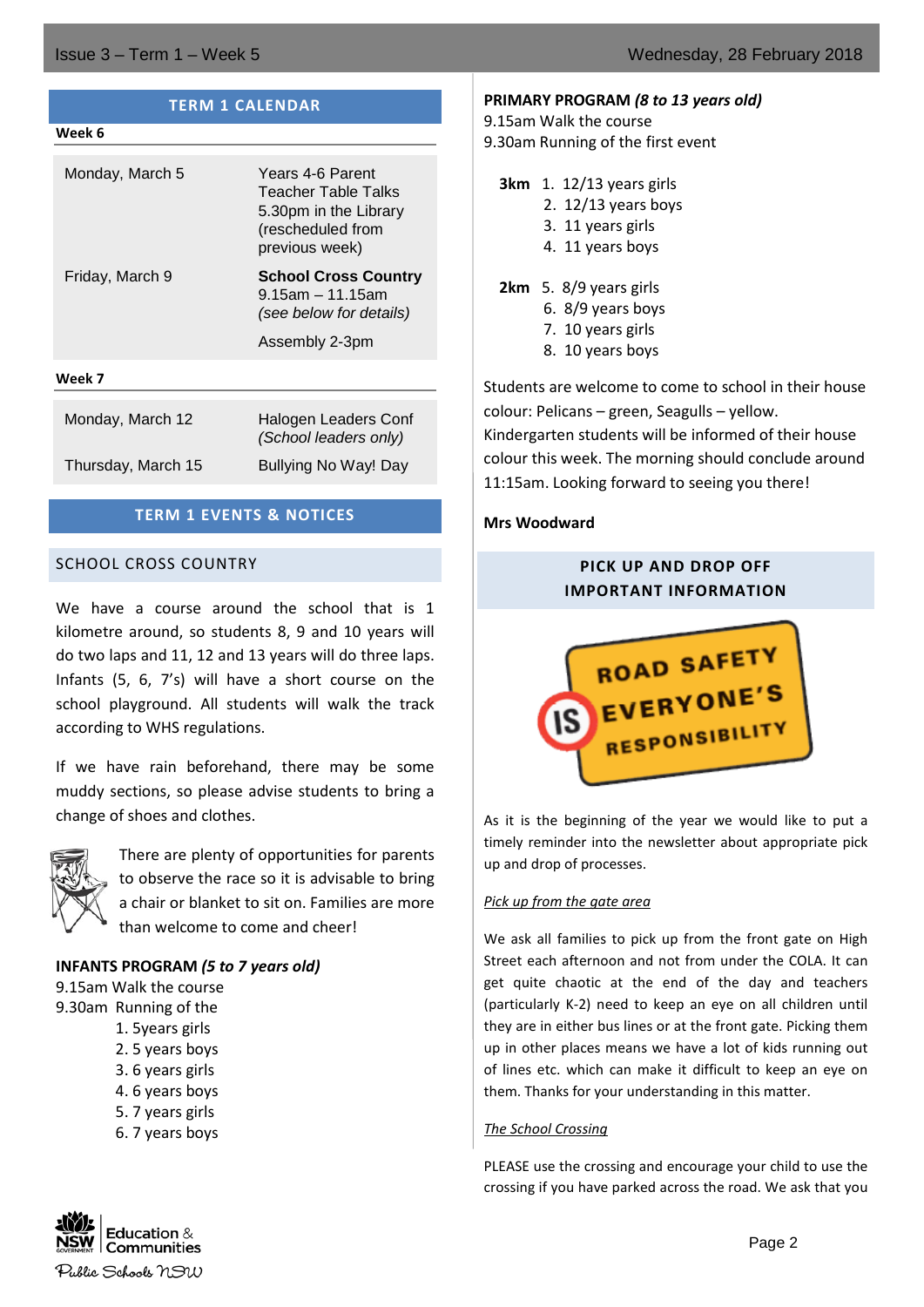don't call them across as the crossing is not far and is the safest place for them to cross.

We ask that all students use the crossing when they have to cross the road.

## *Drop Off Zone*

We have a designated drop off zone directly in front of the school. This is a suitable place to pull in, drop off and kiss goodbye then move off. We ask that parents don't park in this area during pick up or drop off times.

## *Bike/Scooter Safety -* Safety on wheels

- − Always wear a helmet when you ride or skate
- Ride your bike away from the road
- − Children need a safe place to ride, scooter or skate. Places include the backyard, fenced park, cycle path or recreational area. Roads, car parks and driveways are not considered safe places to ride or play.
- It's the law for everyone to wear a helmet when riding a bike in any public place.
- The helmet must meet Australian Standards and be securely fitted and fastened.
- Protective clothing, such as enclosed shoes, also helps to keep children safe on wheels.
- − Children under 12 and adult riders supervising them may ride on the footpath unless there is signage prohibiting this. Cyclists must keep to the left and give way to pedestrians.
- At intersections, children and adults must dismount and use safe pedestrian behaviour as they wheel the bike or scooter across the road.
- − Adults can help children learn safe cycling practices by riding with them and talking with them about the importance of wearing a helmet and following the rules when riding.

*We have a large number of students that are riding bikes or scooters to school which we encourage but we ask parents to reinforce safe practices in regards to riding on roads and footpaths. We have had some scary incidents recently with students riding out in front of cars so take the time to read through the points above and discuss with your kids. These are the points taught at school.*

## **WHAT'S COMING UP**

## **Bullying! No Way! day**

This year our school and the Junior PBL team will be supporting the national *Bullying! No Way!* day on **Thursday 15th March**. The Junior PBL Team will be meeting over the next week to determine the activities for the day which will



All students will receive a free wristband and will participate in a lot of learning around the issue of bullying prevention and management.

## **EOI's for Major School Excursions 2018**

We are very aware that excursions are one of the major costs that parents incur each year and we do our best via fundraising to keep the costs down so that all students can participate. The EOI's for the Stage 2 and Stage 3 excursions have been sent home this week to give families a lot of notice regarding costs and organisation. It is very important to get these back to us so we can finalise numbers for the excursion otherwise we have to make adjustments later on and that can get tricky and costly. We have organised for 40 students in Years 3 and 4 to go away and 35 students in Years 5 and 6. We ask that you get your EOI plus \$50 deposit in ASAP and make regular payments on the overall cost to make it easier to finalise by the end. These excursions are really important not just for what they provide educationally but for the opportunity to bond with peers, build resilience away from family and gain a little more independence each day. I assure you all staff attending are very good at dealing with homesickness and will give your child the highest quality support and attention throughout the whole experience.

**K-2: Billabong Wildlife Zoo** – Thursday  $27<sup>th</sup>$  September, 2018. Cost: \$15.00

**Stage 2 - Years 3&4**: Coffs Harbour Beach School and Adventure Camp – Wednesday 22<sup>nd</sup> August till Friday 24<sup>th</sup> August, 2018. Cost: \$250.00

**Stage 3 - Years 5&6**: Bathurst Goldfield and Bushrangers Trail plus Historical Sydney – Monday  $20<sup>th</sup>$  August till Friday 24<sup>th</sup> August 2018. Cost: \$420.00

## **Parent/Teacher Table Talks**

Due to poor weather we had to postpone our Year 4-6 session to **Monday 5 March 2018**. Parents/carers can meet at the Library at 5.30pm. This is an informal opportunity for all families to touch base with their teachers and our school leaders to get a picture of what 2018 will look like for your child. We also use this time to survey parents about what they would like to know more about and workshops we can run this year.

## **Easter Hat Parade and Open Classrooms– save the date**

We are holding, our very prestigious, Easter Hat Parade on **Wednesday 28th March**. The morning involves *Open* 

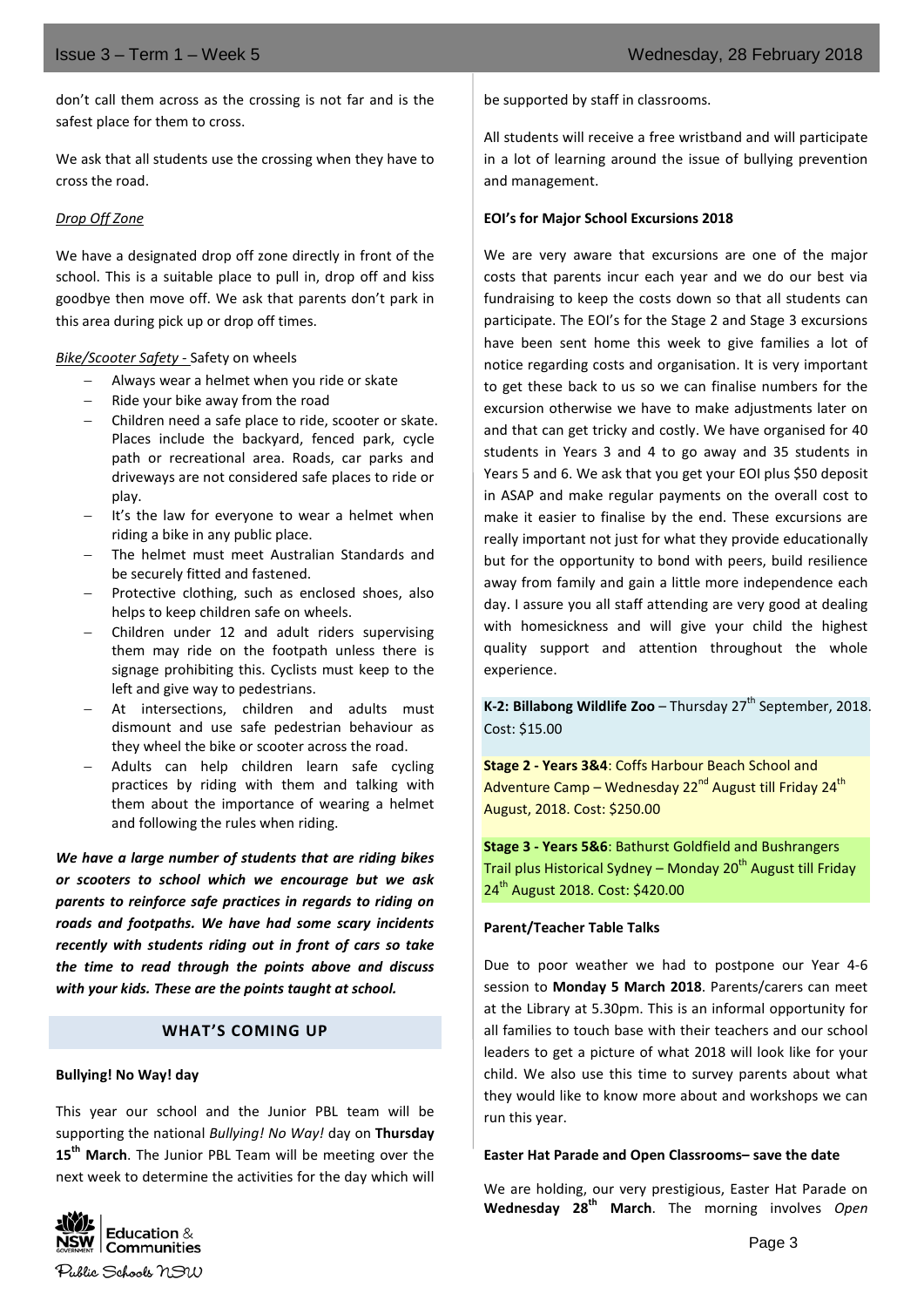*Classroom* visits from 10.00-10.30 where you can visit your child's room and have a look at all the work and creating they have done over the term. We then hold the parade under the COLA from 10.30.

**What: Open Classroom When: 10.00-10.30 What: Easter Hat parade When: 10.30**-11.30

*All hats are home-made though staff try to make sure that any child without a hat has something for the day. There are no prizes for the best etc. It's just a fun activity to celebrate Easter together. Look online or on Pinterest for ideas.*

**Hot Cross Buns are available for \$2.00** each after the parade and adults are welcome to help themselves to tea/coffee which will be made available for you. The Hot Cross Buns are a fundraiser for the Junior PBL Team.

## **Easter Day Out- Save the date**

All Kindergarten to Year 6 students are invited to participate in an excursion to Port Macquarie Majestic Cinema to watch The Tale of Peter Rabbit on **Thursday 29th March, 2018**. This excursion has been organised to provide the students who missed out on watching Ferdinand at last year's Big Day Out due to the blackout and a chance to see a movie together. We are inviting our Kindergarten and Year 6 students to come along if they like.

For students who missed out on seeing Ferdinand with the school in 2017 the cost will be bus only: \$10.00

For all other students who wish to attend the cost will be bus and ticket: \$17.50

A note will be coming home soon with full details.

## **Colour Fun Day- Save the date**

As our fundraiser for Term One we are holding a Colour Fun Day which will include a lot of fun 'colour' based activities and will finish with a BBQ and Colour Fun Run.

We would like to encourage anyone that wants to be involved to gain sponsorship and join in (not just students)! We have quite a few community members that are looking forward to getting colour bombed – and don't worry you don't have to run!

Sponsorship forms have come home this week. Please let us know if you have extra's that want to join in and we can send sponsorship forms home or they can be collected from the office. Sponsorship will need to be returned to school by the morning of the event to be included in the Colour run.

**When:** Thursday 12<sup>th</sup> April, 2018 **Where**: Harrington Public School **What**: Activities 9.30am- 1.00pm



 $\overline{\text{NSW}}$   $\overline{\text{Communities}}$ Public Schools NSW BBQ 1.00pm-2.00pm Colour Run: 2.00pm – 3.00pm



**GET YOUR SPONSORSHIP FORM & JOIN US FOR OUR COLOUR RUN4FUN – THURSDAY, APRIL 12!**

## **ICAS (Internal Competition and Assessment for Schools) Competition Dates for 2018**

Year 3 – 6 students are invited to sit these independent tests each year in the areas of English, Maths and Science. The cost to participate in these tests is \$9.00 per exam entered. Students do not have to enter all tests but can choose the ones they feel they would like to participate in. These tests are not compulsory but they are an excellent opportunity for your child to participate in a more formalised test and gain skills and confidence in these areas.

The dates for each exam are listed below but we need to have an indication of how many students would like to participate well ahead of time so we can enter them electronically. Please fill in the slip and return it to school no later than Friday 6th April, 2018.

> **Science – 29th May, 2018 English – 31st July, 2018 Mathematics – 14th August, 2018**

**Please complete and return by Friday, 6th April 2018**

# **ICAS 2018**

|                            |                | would like to sit for the following ICAS papers in 2018. |
|----------------------------|----------------|----------------------------------------------------------|
| $\Box$ Science             | $\Box$ English | $\Box$ Mathematics                                       |
| I enclose \$9.00 per paper |                |                                                          |
|                            |                | Date:                                                    |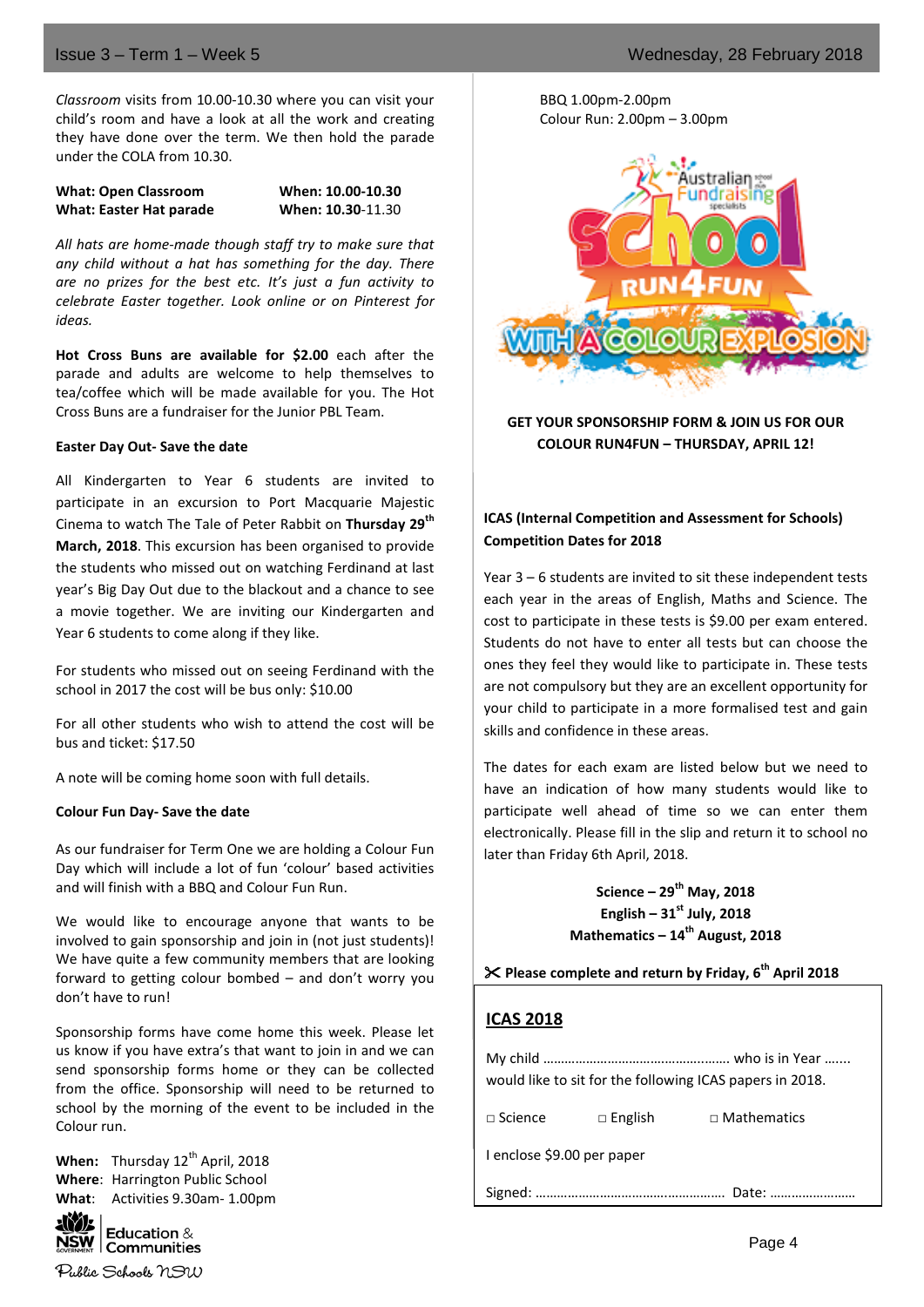## **MESSAGES FROM THE TEAM**

## KIDSMATTER

As a staff we are reflecting on our KidsMatter journey and would like to support our families by adding in regular inserts regarding mental health, tips on creating mentally healthy environments and what to do to support each other through times of anxiety or stress. We pride ourselves as being a Mentally Healthy school and do all we can to promote and encourage strong wellbeing practices with our students. If you are ever interested in more information or just need support please come up to the office, we are always willing to assist $\circledcirc$ 

## PBL (POSITIVE BEHAVIOUR FOR LEARNING)

Our Junior PBL Team are going strong and are nearly ready to start Peer Clubs at the end of this week. Peer referees have also started in the playground and our first team members participated enthusiastically at assembly last Friday.

Peer Clubs are run on alternate (odd) weeks from assemblies. These are an opportunity to not only work on curriculum based activities but to develop a variety of social and emotional skills that benefit our entire student body. These lessons have been designed and developed by the Junior PBL Team and will be run by them with a teacher there to supervise only.

#### AWARDS

Don't forget if you have tallied 10 awards please bring them in so we can organise your Gold Awards. For every 10 awards your child is eligible for a Gold Award. Once they have received 50 Awards (5 Gold) they will become an Honour Student.

Once a student has received their 5 Gold Awards, Honour Student certificate and badge they need to collect and submit another 25 awards to receive **Diamond Status**.

Please note that Harrington's Got Talent Awards don't count towards the overall award tally for each level.

## SCHOOL BANKING

Our School Banking Day is Tuesday. We would like to remind all our families that parents need to fill in the tab in their child's bank book with the details of their deposit so it



can be stamped each week.

We now have Banking Bags for each class where students can put their bank books in on Tuesdays. We would like to encourage as many of our students as possible to bank as saving is a great skill to learn.

## BYOD – BRING YOUR OWN DEVICE

Classes are starting to participate in technology activities during a variety of different lessons. If you would like your child to participate in the activities with their own devices please complete the required paperwork and return to school. BYOD paperwork can be picked up from the front office at any time. Many of our senior students will actually be bringing contracts home during the next few weeks.

## PHONES, HAND HELD DEVICES & SOCIAL MEDIA

This is just a reminder that all phones and hand held devices (iPods, mp3's etc.) are to be kept at the office throughout the school day. They can be handed to the office in the mornings and collected as the students leave.

## **We would also like to make it very clear that the school does not support primary school students on Social Media.**

We have not had any recent incidents with students but would like to encourage active involvement and conversations regarding cyber safety and social media at home.

We have clear policies and procedures regarding cybersafety and if need be will follow them up with students bullying or inappropriately involving other students on social media sites if they cross over into the school domain.

#### CHECK SKOOLBAG FOR:

- Sporting Schools details
- Friday Sport Organisation
- Event details for each week
- Newsletters and copies of letters/flyers that have been sent home.
- Canteen Menu, Roster and Uniform Price List

This is a great place to find out information and answers to questions about times and places etc. There is no reply system within Skoolbag. You can always call school office during working hours 8.30 -3.30 daily.

#### CHECK FACEBOOK CLOSED GROUP FOR:

- Classroom snippets
- Photos from school events
- Canteen news
- General Community support and encouragement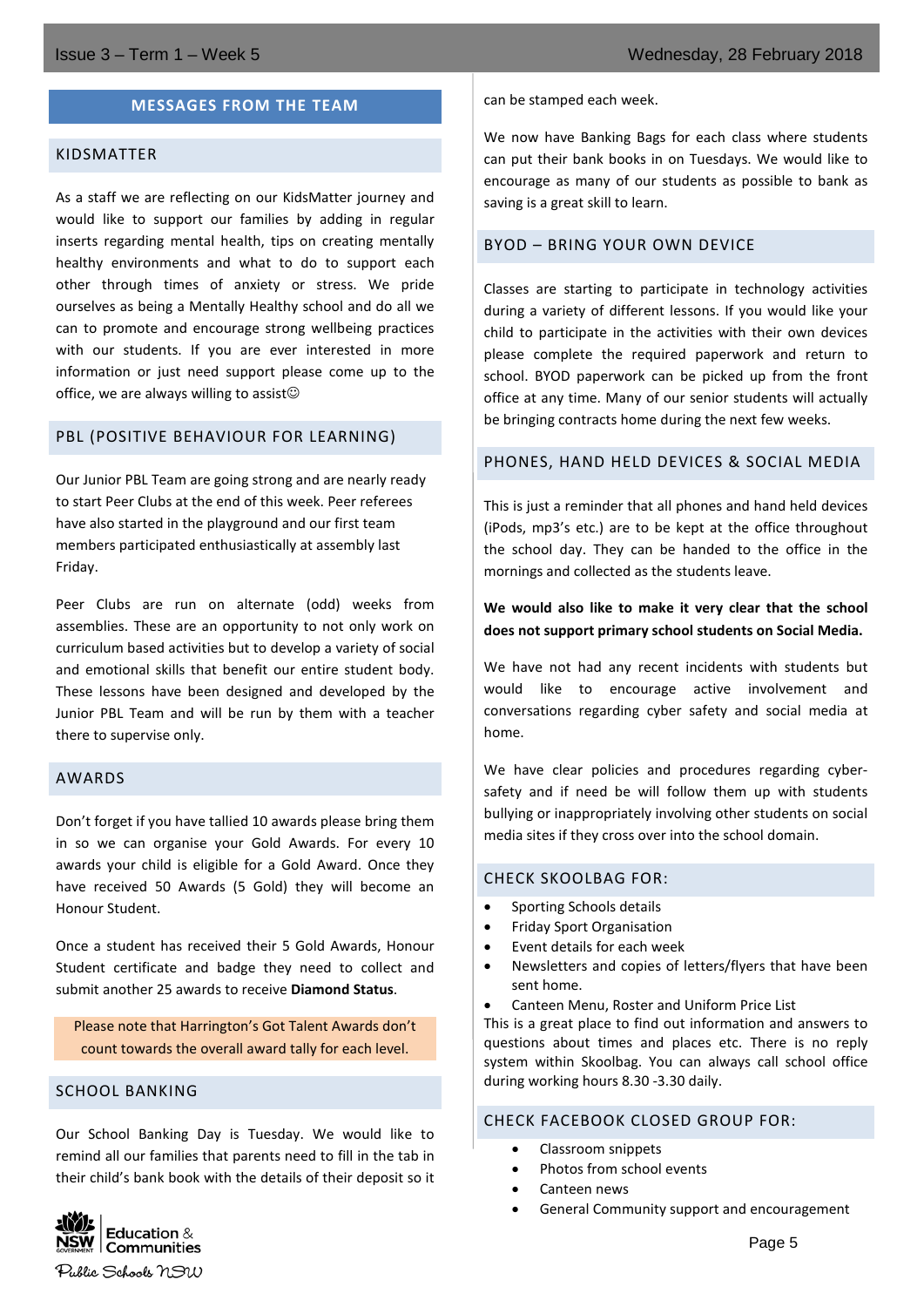Please remember that staff are not always looking at Facebook so this is not the best place to ask a question as it is not always an instant response, though I'm sure other parents are happy to assist if they can. Any negative conversations or complaints should be handled privately – please contact the school to set up meetings if you have any issues, this is not the forum and these issues will be quickly deleted.

## CHECK FACEBOOK PAGE FOR:

- School Promotion
- Celebration of successes
- Events and details

This is a new endeavour for us in 2018 to have a promotional page –please bear with us and if we have any of our community members that would like to assist in its maintenance let Lisa know – all insights are valued!



## P & C MEETING

Thank you to all the members of our parent and community group that came along to the AGM and meeting last Monday evening  $19<sup>th</sup>$  February, 2018. We had a really large turn out and everyone's enthusiasm was really encouraging. Membership cost for P & C is  $$2.00 -$  families are still welcome to join, we do also have a P & C mailing list; if you want to join. Drop your name and email in to the front office and they'll forward to P & C for you.

Our next P & C meeting is on **Monday 19th March, 2018** from 6.00pm in the staffroom. New members are always welcome!

#### **Our 2018 P & C Executive are:**

President: Lee Stevens Vice President: Renata Wade Secretary: Talia Juodeika Treasurer: Jay Mongan Canteen Treasurer: Angie Galante Canteen Supervisor: Sarah Farrell Book Club: Neolie Eady Uniform Shop: Lee Stevens

We understand that not all people have a civic orientation or want to belong to the committee but your views and opinions are valuable to all of us and this is the body that gives the parents and community members a voice in our school. Please consider joining and supporting them this year.

## CANTEEN NEWS

The canteen is crying out for more volunteers! If you can offer some time or are happy to go on an emergency call up list when someone is away your support would be greatly appreciated.

You can also offer a POWER HOUR, just drop in for an hour at the start of the day or for the clean up!

We will also be putting a notification in Tell Everybody next month to put the call out to any community members that may like to give up some time and help out in the canteen. If you know anyone that may be interested please forward our details on to them or get them to contact the front office. The only requirement needed to help out is a Volunteer Working with Children Check which is free and can be obtained online *(search WWCC)*

## BOOK CLUB

Book Club is such an exciting part of your child's school experience. I remember the Book Club brochures coming home with my own children and how excited they became and desperate to be allowed to choose something from the catalogue. Mrs Neolie Eady is our current Book Club Coordinator and absolutely loves what she is doing but she is asking for some other interested parents/grandparents or community members that may like to learn how to run Book Club so she can phase out over the next few years.

The job involves organising with office staff for the catalogues to be handed out to staff and students, collecting and collating orders- a lot of this is online now and collating and handing out the orders once they come back to school.

In 2017 the Book Club raised \$430 to be used to purchase books and resources for the school. The money that we gain for resources comes from book club sales throughout the year and we are so grateful for the Book Club support our families give.

## YAMAHA VARIETY JET TREK

The P & C have been asked to cater for the Yamaha Variety Jet Trek on **Wednesday 21st March 2018**. The lunch will be co-ordinated out of the Crowdy Surf Club and is being supported by many local organisations. If you can assist by making lunches and handing them out on the day keep an eye out on Facebook or let the front office know. Lee will be posting a roster on Facebook soon.

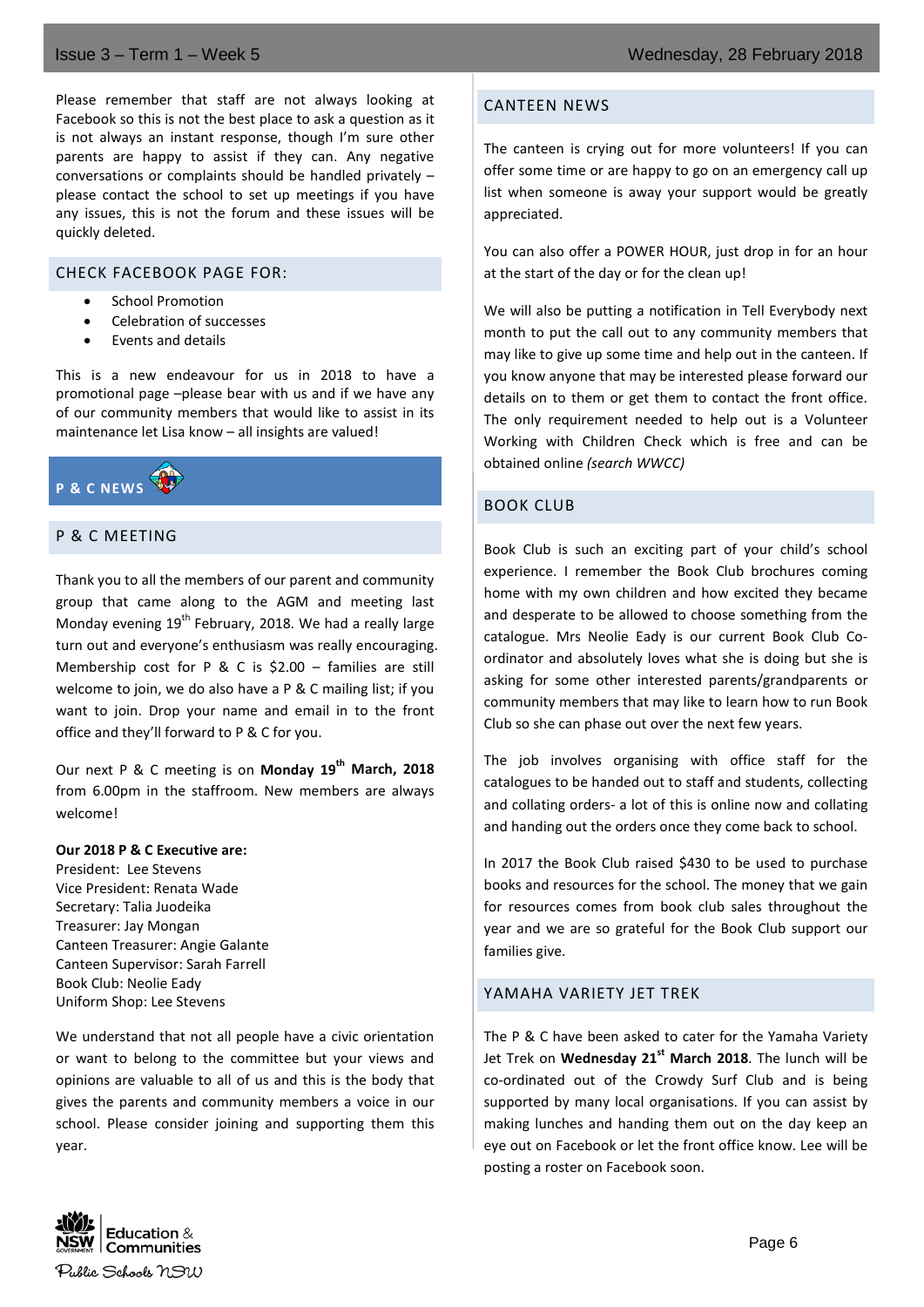## EASTER RAFFLE

The P & C will be hosting an Easter Raffle to be drawn at the Easter Hat Parade on **28th March**. We know this is early but it is such a popular raffle and Easter is earlier this year. We are calling for donations from families to put the hampers together, these can be chocolate eggs, decorations, Easter craft etc. How many prizes available for the draw will depend on how many hampers we can create – the more the merrier!

Donations can be dropped in to the front office and student's names will be recorded so a free ticket goes into the draw for them.

## UNIFORM SHOP

The Uniform Shop is open from 8.45am - 9.15am on Wednesdays or by appointment.

Please contact Lee on 0435 002 532 for enquiries.

## COMMUNITY NOTICEBOARD



# **Wingham Hockey Club**

**Wingham Hockey Club is looking for players** in all ages and of all abilities.

#### We are having 2018 SIGN UP DAYS on

Monday 26TH February

**AND** 

#### Monday 3rd March

#### at the TAREE HOCKEY CENTRE from 5.00pm.

"Active Kids" Vouchers can be used when registering online

More details about how to apply for your voucher, register with Hockey NSW and about our payment plans will be available at the sign up days.

#### Please feel free to contact us



Shaun Fuller - President 0402177223 Gabe Poole - Vice President 0407288013 Leanne Yarnold - Registrar 0455855000 Tegan Lynch - Womens Rep - 0422446726<br>Marlena Stone - Junior Rep 04174229945 Donna Nielsen - Treasurer 0421773548

Email: wingham hockey club@hotmail.com

|                                                                | As at 1 July 2015                                                                                                                                  |                                                            |
|----------------------------------------------------------------|----------------------------------------------------------------------------------------------------------------------------------------------------|------------------------------------------------------------|
| <b>SCHOOL</b><br>ZONE<br>$8 - 9$<br>$30 - A$<br>SCHOOL<br>DAYS | <b>SPEEDING OFFENCES</b><br>School<br>Zone<br>speeding<br>offences attract<br>higher fine<br>and demerit points than other<br>speeding offences.   | <b>Maximum Penalty</b><br>\$3.740<br>+ 7 Demerit<br>Points |
|                                                                | <b>MOBILE PHONE USE</b><br>Drive<br>hand-held<br>using<br>a<br>a School<br>mobile<br>phone in<br>Zone                                              | Penalty<br>\$425<br>+ 4 Demerit<br>Points                  |
| <b>CHILDREN</b><br><b>CROSSING</b>                             | CHILDREN'S CROSSINGS<br>Disobey hand-held stop sign<br>Children's Crossing or<br>at<br>approach Children's Crossing<br>too quickly to stop safely. | Penalty<br>\$531<br>4 Demerit<br><b>Points</b>             |
|                                                                | <b>U-TURNS</b><br>Make a U-Turn without giving<br>way to pedestrian or vehicle<br>in a School Zone                                                 | Penalty<br>425<br>4 Demerit<br><b>Points</b>               |
|                                                                | For a full list of all new penalties and offences, please visit:<br>www.rms.nsw.gov.au or phone the RMS on: 13 22 13                               |                                                            |